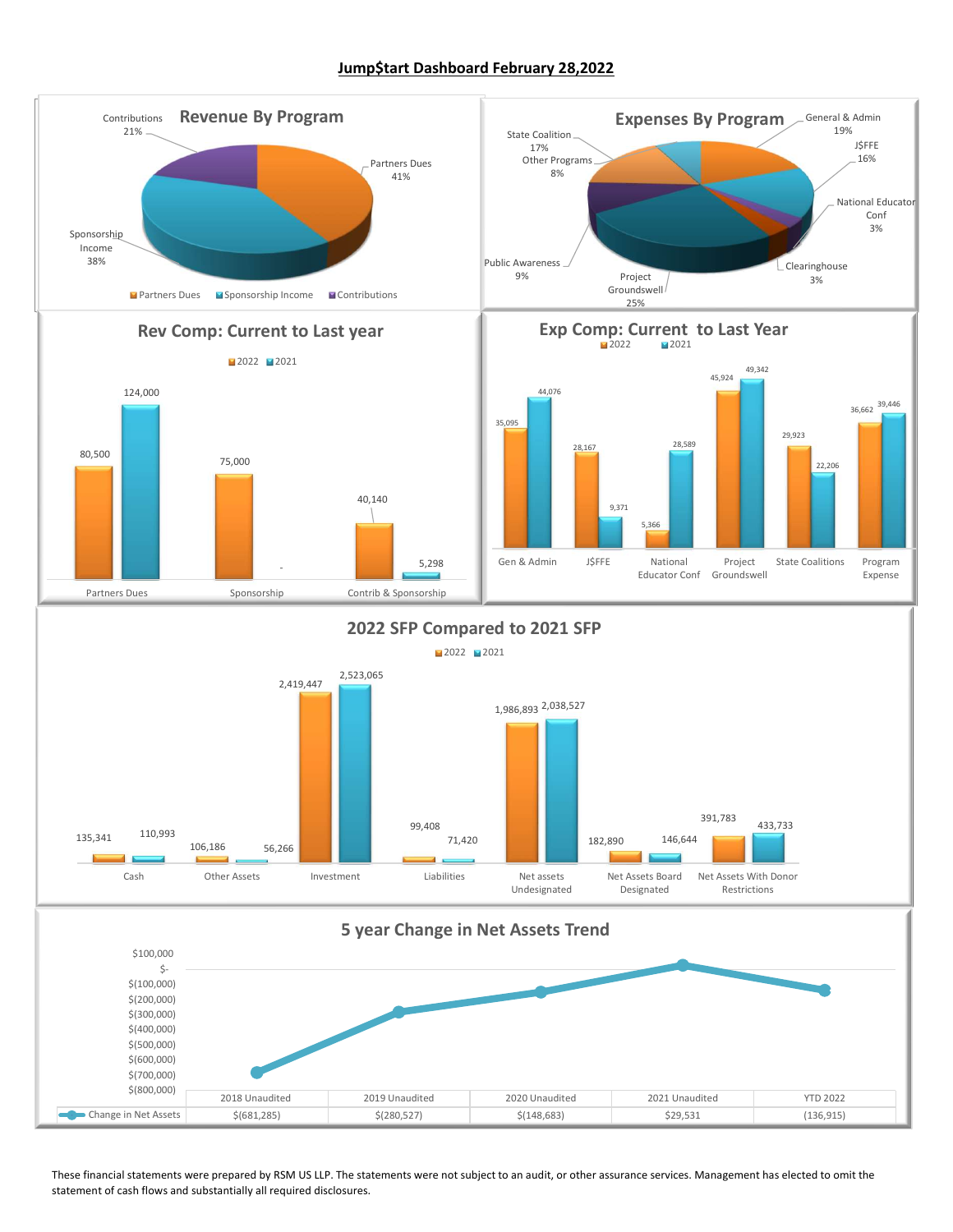#### Jump\$tart

Status Charts of Major Programs





|                                                                                                                  |                  | <b>Project Groundswell</b> |                                      |        |           | <b>Public Awareness</b> |     |                                      |        |           |     | <b>State Coalitions</b> |                            |                          |
|------------------------------------------------------------------------------------------------------------------|------------------|----------------------------|--------------------------------------|--------|-----------|-------------------------|-----|--------------------------------------|--------|-----------|-----|-------------------------|----------------------------|--------------------------|
| <b>REVENUE</b><br>Sponsorships<br>Grant Revenue                                                                  | Actual<br>$\sim$ | <b>Budget</b><br>274,000   | <b>Budget</b><br>Remaining<br>$\sim$ | Actual | ٠         | <b>Budget</b><br>$\sim$ |     | <b>Budget</b><br>Remaining<br>$\sim$ | Actual | ٠         |     | <b>Budget</b><br>$\sim$ | <b>Budget</b><br>Remaining | $\overline{\phantom{a}}$ |
| <b>EXPENSE</b><br><b>Travel</b><br>Salaries/Consulting<br><b>Meeting Expenses</b><br>Other                       | 45,924           | 269,100                    | 223,176                              |        | 16,686    | 159,975                 |     | 143,289                              |        | 29,923    |     | 106,150                 |                            | 76,227                   |
| Sponsorships<br><b>Grant Revenue</b><br><b>Travel</b><br>Salaries/Consulting<br><b>Meeting Expenses</b><br>Other | 0%<br>20%        | 40%<br>60%                 | 80%<br>100%                          | 0%     | 20%       | 40%<br>60%              | 80% | 100%                                 | 0%     | 20%       | 40% | 60%                     | 80%                        | 100%                     |
| Change in Net Assets                                                                                             | (45, 924)        | 4,900                      | (223, 176)                           |        | (16, 686) | (159, 975)              |     | (143, 289)                           |        | (29, 923) |     | (106, 150)              |                            | (76, 227)                |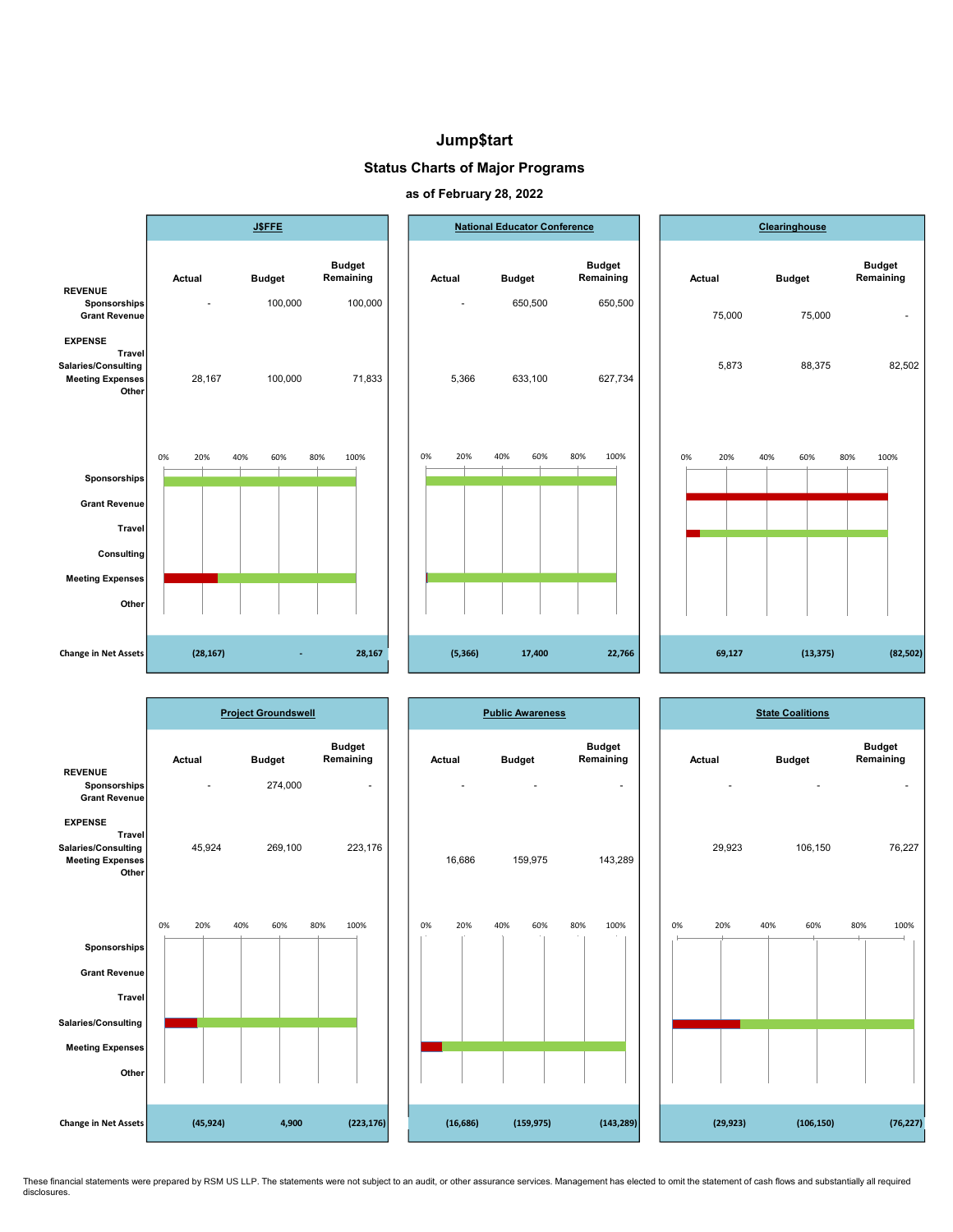## Jump\$tart Coalition for Personal Financial Literacy Comparative Statement of Financial Position As of February 28, 2022

|                                               | As of<br>02/28/2022 | As of<br>02/28/2021 |
|-----------------------------------------------|---------------------|---------------------|
| <b>Assets</b>                                 |                     |                     |
| <b>Current Assets</b>                         |                     |                     |
| \$<br><b>Capital One Operating</b>            | 130,331 \$          | 105,989             |
| Capital One Money Market                      | 5,010               | 5,004               |
| <b>Accounts Receivable</b>                    | 88,513              | 14,489              |
| Prepaid Expenses                              | 12,350              | 25,218              |
| <b>Security Deposit</b>                       | 5,323               | 5,323               |
| <b>Total Current Assets</b>                   | 241,527             | 156,023             |
| <b>Other Assets</b>                           |                     |                     |
| Fixed Assets, Net                             | $\theta$            | 11,236              |
| Investments - Vanguard                        | 2,419,447           | 2,523,065           |
| \$<br><b>Total Assets</b>                     | 2,660,974 \$        | 2,690,324           |
| <b>Liabilities and Net Assets</b>             |                     |                     |
| \$<br><b>Accrued Liabilities</b>              | 48,336 \$           | 55,826              |
| Deferred Rent                                 | 51,072              | 15,594              |
| <b>Total Current Liabilities</b>              | 99,408              | 71,420              |
| <b>Net Assets</b>                             |                     |                     |
| <b>Without Donor Restrictions</b>             |                     |                     |
| Undesignated                                  | 1,986,893           | 2,038,527           |
| Designated by the Board                       | 182,890             | 146,644             |
| <b>With Donor Restrictions</b>                | 391,783             | 433,733             |
| <b>Total Net Assets</b>                       | 2,561,565           | 2,618,904           |
| <b>Total Liabilities and Net Assets</b><br>\$ | 2,660,974<br>- \$   | 2,690,324           |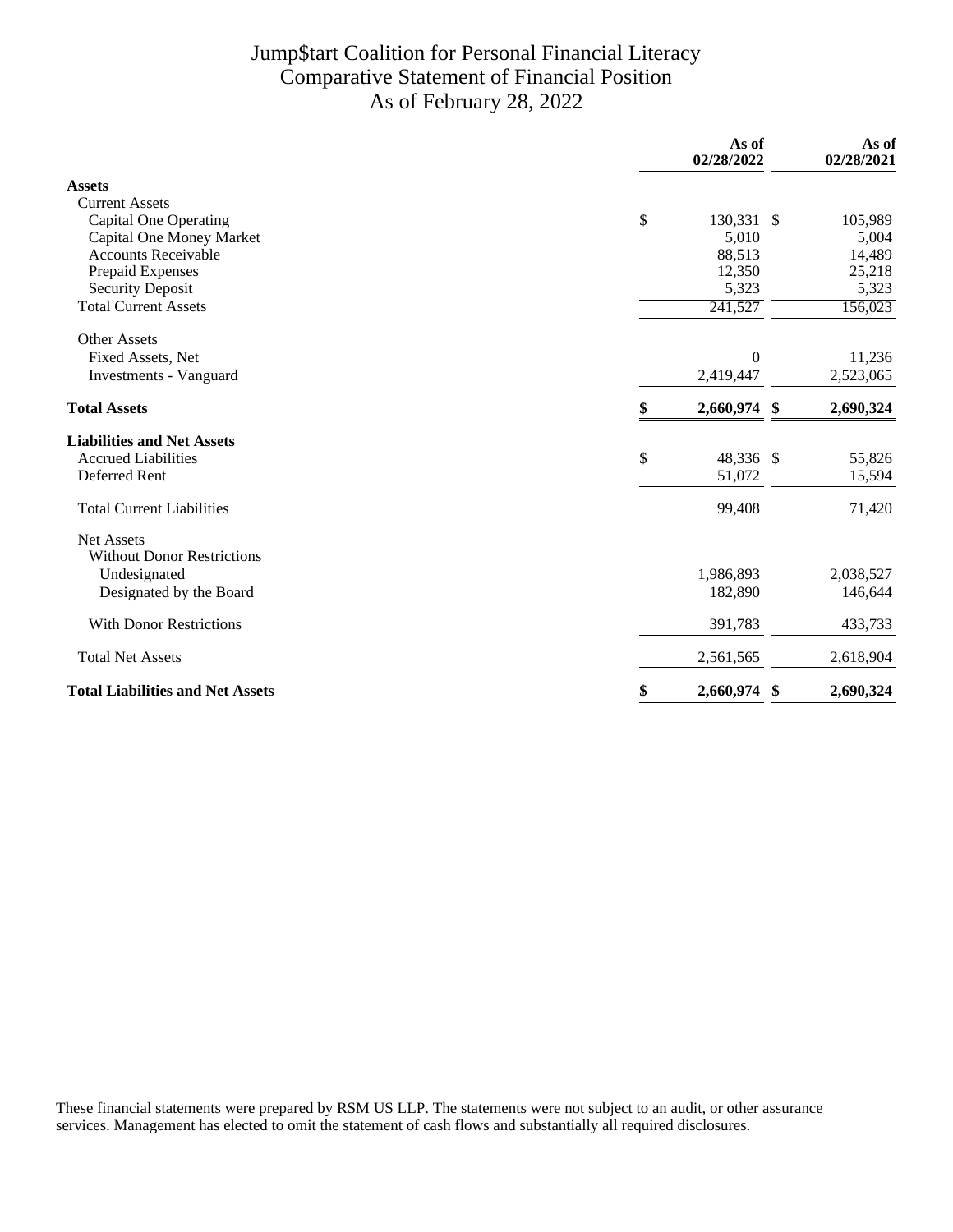### **Jump\$tart Coalition for Personal Financial Literacy Statement of Activities Summary For the Two Months Ending February 28, 2022**

|                                    | 2022             | 2022             | 2022                    |
|------------------------------------|------------------|------------------|-------------------------|
|                                    | Year to Date     | <b>Budget</b>    | <b>Budget Remaining</b> |
| <b>Revenue</b>                     |                  |                  |                         |
| General and Admin                  | 40,140           | 125,000          | 84,860                  |
| Clearinghouse                      | 75,000           | 75,000           | $\overline{0}$          |
| Hill Day                           | 0                | 55,000           | 55,000                  |
| <b>J\$FFE</b>                      | 0                | 100,000          | 100,000                 |
| National Educator Conference (NEC) | $\overline{0}$   | 650,500          | 650,500                 |
| Project Groundswell                | 0                | 274,000          | 274,000                 |
| <b>Partner Dues</b>                | 80,500           | 547,500          | 467,000                 |
| <b>Total Revenue</b>               | 195,640          | 1,827,000        | 1,631,360               |
| <b>Expense</b>                     |                  |                  |                         |
| <b>Awards Dinner</b>               | 1,920            | 71,495           | 69,575                  |
| General and Admin                  | 35,096           | 370,475          | 335,379                 |
| Clearinghouse                      | 5,873            | 88,375           | 82,502                  |
| Hill Day                           | 1.644            | 53,880           | 52,236                  |
| <b>JSFFE</b>                       | 28,167           | 100,000          | 71,833                  |
| National Educator Conference (NEC) | 5,366            | 633,100          | 627,734                 |
| Partner Meeting/Partner Support    | 10,536           | 108,150          | 97,614                  |
| <b>Public Awareness</b>            | 16,686           | 159,975          | 143,289                 |
| Project Groundswell                | 45,924           | 269,100          | 223,176                 |
| <b>State Coalitions</b>            | 29,923           | 106,150          | 76,227                  |
| <b>Total Expense</b>               | 181,135          | 1,960,700        | 1,779,565               |
| Investments, Net                   | (151, 420)       | $\boldsymbol{0}$ | $\overline{0}$          |
| <b>Total Change in Net Assets</b>  | \$<br>(136, 915) | (133,700)<br>\$  | \$<br>3,215             |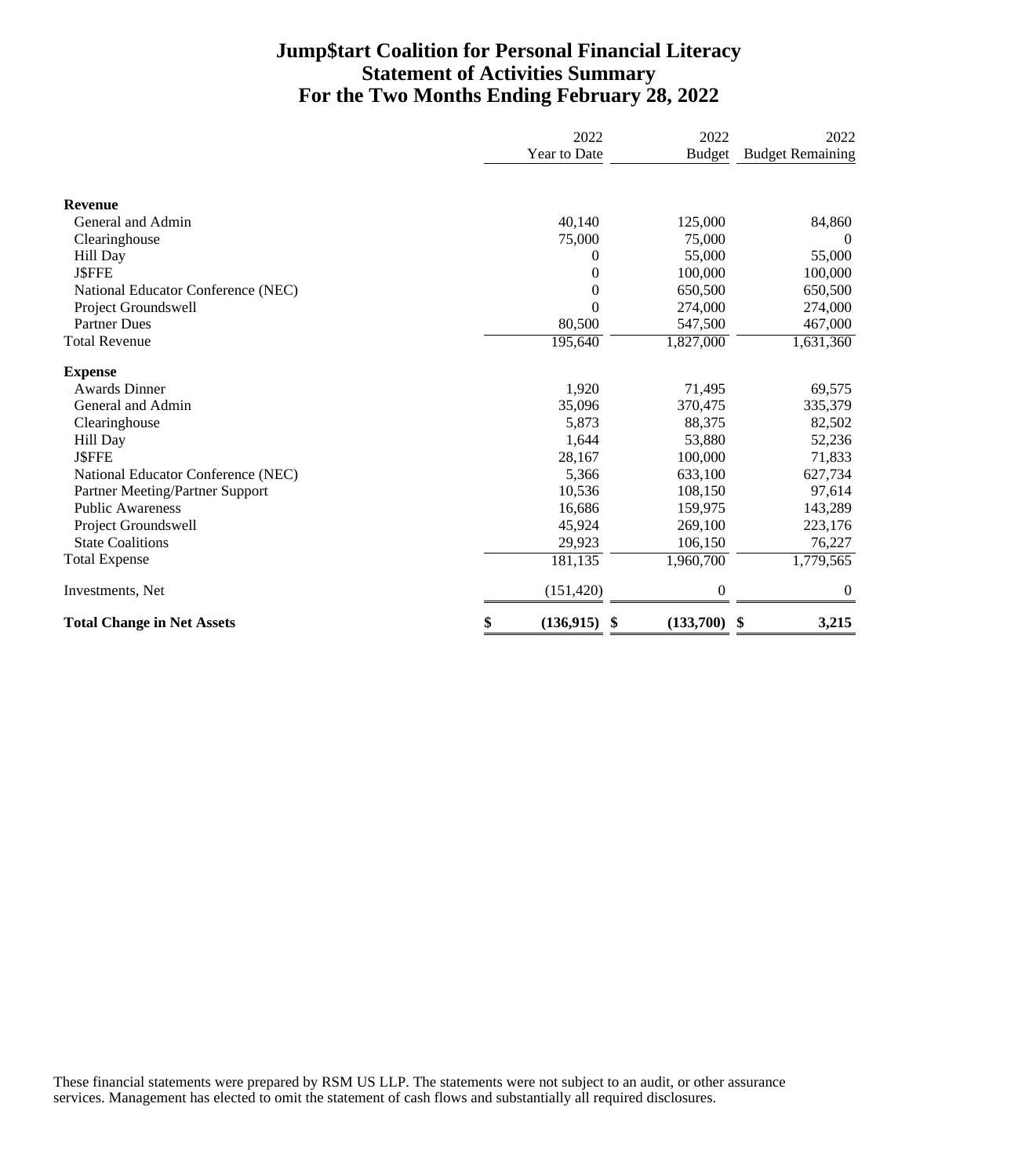### **Jump\$tart Coalition for Personal Financial Literacy Statement of Activities Compared to Budget & Prior Year For the Two Months Ending February 28, 2022**

|                                                                   |    | <b>YTD</b><br>2022           |            | <b>YTD</b><br><b>Budget</b> | <b>Variance</b><br>Over/(Under) | <b>Full Year</b><br><b>Budget</b> | <b>YTD</b><br>2021 |
|-------------------------------------------------------------------|----|------------------------------|------------|-----------------------------|---------------------------------|-----------------------------------|--------------------|
| <b>Funds with Donor Restriction</b>                               |    |                              |            |                             |                                 |                                   |                    |
| Revenue                                                           |    |                              |            |                             |                                 |                                   |                    |
| Hill Day                                                          | \$ | $\overline{0}$               | $\sqrt{3}$ | $9,167$ \$                  | $(9,167)$ \$                    | 55,000 \$                         | $\theta$           |
| J\$FFE Online                                                     |    | $\overline{0}$               |            | 16,666                      | (16, 666)                       | 100,000                           | $\Omega$           |
| National Educator Conference (NEC)                                |    | $\theta$                     |            | 108,417                     | (108, 417)                      | 650,500                           |                    |
| <b>Survey Version 2</b><br>Project Growndswell Revenue Restricted |    | $\Omega$<br>$\boldsymbol{0}$ |            | 0<br>$\theta$               | $\theta$<br>$\Omega$            | $\Omega$<br>$\Omega$              | (30,000)<br>20,000 |
| <b>Total Revenue with Donor Restriction</b>                       |    | $\overline{0}$               |            | 134,250                     | (134,250)                       | 805,500                           | (10,000)           |
| <b>Funds without Donor Restriction</b>                            |    |                              |            |                             |                                 |                                   |                    |
| Revenue                                                           |    |                              |            |                             |                                 |                                   |                    |
| Clearinghouse                                                     |    | 75,000                       |            | 12,500                      | 62,500                          | 75,000                            |                    |
| Contributions                                                     |    | 40,140                       |            | 20,833                      | 19,306                          | 125,000                           | 5,297              |
| Interest Income                                                   |    | $\overline{0}$               |            | $\boldsymbol{0}$            |                                 | $\theta$                          |                    |
| <b>Partner Dues</b>                                               |    | 80,500                       |            | 91,250                      | (10,750)                        | 547,500                           | 124,000            |
| Project Groundswell                                               |    | $\Omega$                     |            | 45,667                      | (45, 667)                       | 274,000                           | $\Omega$           |
| <b>Total Revenue without Donor Restriction</b>                    |    | 195,640                      |            | 170,250                     | 25,390                          | 1,021,500                         | 129,298            |
| <b>Total Revenue</b>                                              |    | 195,640                      |            | 304,500                     | (108, 860)                      | 1,827,000                         | 119,298            |
| <b>Expenses Restricted Programs</b>                               |    |                              |            |                             |                                 |                                   |                    |
| Hill Day                                                          |    | 1,644                        |            | 8,980                       | 7,336                           | 53,880                            | 2,323              |
| <b>J\$FFE Online</b>                                              |    | 20,666                       |            | 16,667                      | (4,000)                         | 100,000                           | 9,371              |
| National Educator Conference (NEC)                                |    | 5,366                        |            | 25,516                      | 20,151                          | 633,100                           | 28,589             |
| National Standard                                                 |    | 0                            |            | $\boldsymbol{0}$            | $\boldsymbol{0}$                | $\theta$                          | 10,000             |
| Project Groundswell Restricted Expense                            |    | $\overline{0}$               |            | $\boldsymbol{0}$            | $\mathbf{0}$                    | $\theta$                          | 49,342             |
| <b>Total Expenses Restricted Programs</b>                         |    | 27,676                       |            | 51,163                      | 23,487                          | 786,980                           | 99,625             |
| <b>Expense Unrestricted</b>                                       |    |                              |            |                             |                                 |                                   |                    |
| <b>Awards Dinner</b>                                              |    | 1,921                        |            | 11,916                      | 9,995                           | 71,495                            | 2,817              |
| Clearinghouse                                                     |    | 5,873                        |            | 14,729                      | 8,856                           | 88,375                            | 5,524              |
| <b>Staff Salaries/Compensation</b>                                |    | 14,019                       |            | 23,663                      | 9,644                           | 141,975                           | 20,138             |
| General & Admin                                                   |    | 30,126                       |            | 38,083                      | 7,957                           | 228,500                           | 35,492             |
| J\$FFE - Teacher Training                                         |    | 7,500                        |            | $\boldsymbol{0}$            | (7,500)                         | $\theta$                          | $\overline{0}$     |
| Partner Meeting/Partner Support                                   |    | 10,536                       |            | 18,025                      | 7,489                           | 108,150                           | 3,521              |
| <b>Public Awareness</b>                                           |    | 16,686                       |            | 26,663                      | 9,977                           | 159,975                           | 15,263             |
| <b>State Coalitions</b>                                           |    | 29,923                       |            | 17,691                      | (12,232)                        | 106,150                           | 22,206             |
| Projects Auth. Under Cy Pres: Bd Design                           |    |                              |            |                             |                                 |                                   |                    |
| Project Groundswell                                               |    | 45,924                       |            | 44,850                      | (1,074)                         | 269,100                           | $\boldsymbol{0}$   |
| Sub Total                                                         |    | 45,924                       |            | 44,850                      | (1,074)                         | 269,100                           | $\overline{0}$     |
| <b>Indirect Allocation</b>                                        |    | (9,049)                      |            | $\boldsymbol{0}$            | 9,049                           | $\boldsymbol{0}$                  | (11, 554)          |
| <b>Total Expense Unrestricted</b>                                 | S. | 153,459 \$                   |            | 195,620 \$                  | 42,161                          | \$<br>1,173,720 \$                | 93,407             |
| <b>Total Expenses</b>                                             |    | 181,135                      |            | 246,783                     | 65,648                          | 1,960,700                         | 193,032            |
| Change in Net Assets Before Investments                           |    | 14,505                       |            | 57,717                      | (43,212)                        | (133,700)                         | (73, 734)          |
| Investments, Net                                                  |    | (151, 420)                   |            | $\boldsymbol{0}$            | (151, 420)                      | 0                                 | 45,427             |
| <b>Change in Net Assets</b>                                       | \$ | $(136,915)$ \$               |            | 57,717 \$                   | $(194, 632)$ \$                 | $(133,700)$ \$                    | (28, 307)          |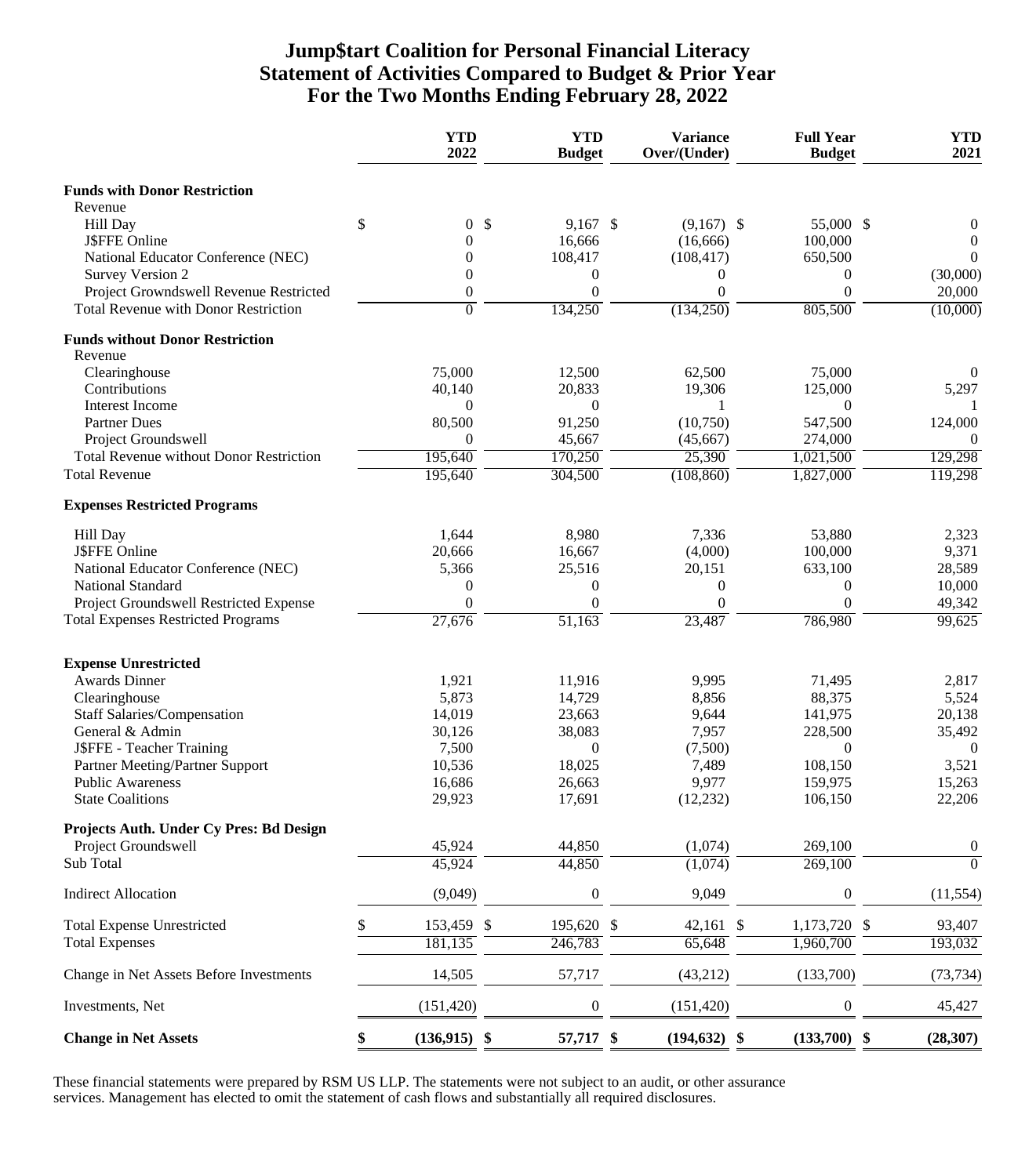## **Jump\$tart Coalition for Personal Financial Literacy Statement of Activities Compared to Budget & Prior Year For the Two Months Ending February 28, 2022**

|                             | YTD<br>2022  | YTD<br><b>Budget</b> | Variance<br>Over/(Under) | <b>Full Year</b><br><b>Budget</b> | YTD<br>2021 |
|-----------------------------|--------------|----------------------|--------------------------|-----------------------------------|-------------|
| <b>Beginning Net Assets</b> | 2,698,480    |                      | 2.698.480                |                                   | 2,647,211   |
| <b>Ending Net Assets</b>    | 2,561,565 \$ | 57,717               | 2,503,849                | (133,700)                         | 2,618,904   |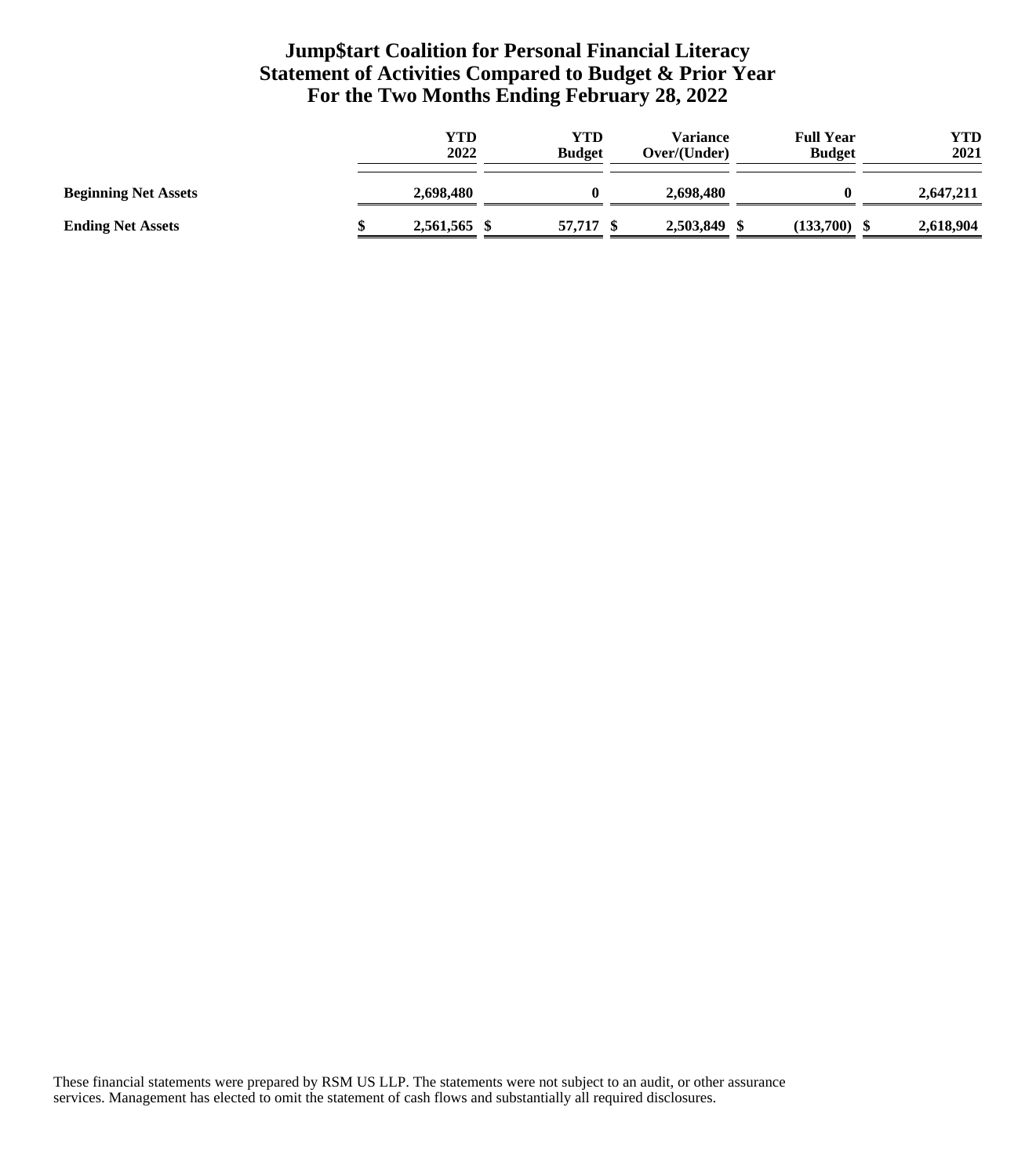# **Jump\$tart Coalition for Personal Financial Literacy Statement of Activities by Natural Accounts Compared to Last Year For the Two Months Ending February 28, 2022**

|                                               | 2022<br>Year to Date  | 2021<br>Year to Date |
|-----------------------------------------------|-----------------------|----------------------|
| <b>Revenue</b>                                |                       |                      |
| Dues Income                                   | \$<br>80,500 \$       | 124,000              |
| Contributions                                 | 40,140                | 5,297                |
| Sponsorship Income                            | 75,000                | $\boldsymbol{0}$     |
| <b>Interest Income</b>                        | $\overline{0}$        | 1                    |
| Revenue with Donor Restriction                | $\boldsymbol{0}$      | (10,000)             |
| <b>Total Revenue</b>                          | 195,640               | 119,298              |
| <b>Expenses</b>                               |                       |                      |
| <b>Salaries</b>                               | 58,703                | 57,535               |
| <b>Payroll Taxes</b>                          | 5,645                 | 5,122                |
| Health Insurance                              | 9,821                 | 6,907                |
| Long Term Disability                          | 2,724                 | 845                  |
| <b>Payroll Processing</b>                     | 1,366                 | 1,207                |
| Accounting                                    | 9,765                 | 8,997                |
| Website Maintenance                           | 3,150                 | 5,243                |
| Depreciation Expense - Website                | $\overline{0}$        | 2,247                |
| Awards & Gifts                                | 119                   | $\theta$             |
| Other Consulting                              | 79,834                | 89,334               |
| Supplies                                      | 59                    | 86                   |
| <b>Computer Supplies</b>                      | $\overline{0}$        | 99                   |
| Telephone                                     | $\overline{0}$        | 726                  |
| Subscriptions & Publications                  | $\theta$              | 2,200                |
| Occupancy                                     | 9,197                 | 10,021               |
| <b>Business Insurance</b>                     | 501                   | 2,304                |
| Bank & Finance Fees                           | 251                   | 159                  |
| Miscellaneous Expense                         | $\mathbf{0}$          | $\theta$             |
| <b>Total Expenses</b>                         | 181,135               | 193,032              |
| Total Change in Net Assets Before Investments | 14,505                | (73, 734)            |
| Investments, Net                              | (151, 420)            | 45,427               |
| <b>Total Change in Net Assets</b>             | (136, 915)            | (28, 307)            |
| <b>Beginning Net Assets</b>                   | 2,698,480             | 2,647,211            |
| <b>Ending Net Assets</b>                      | \$<br>2,561,565<br>\$ | 2,618,904            |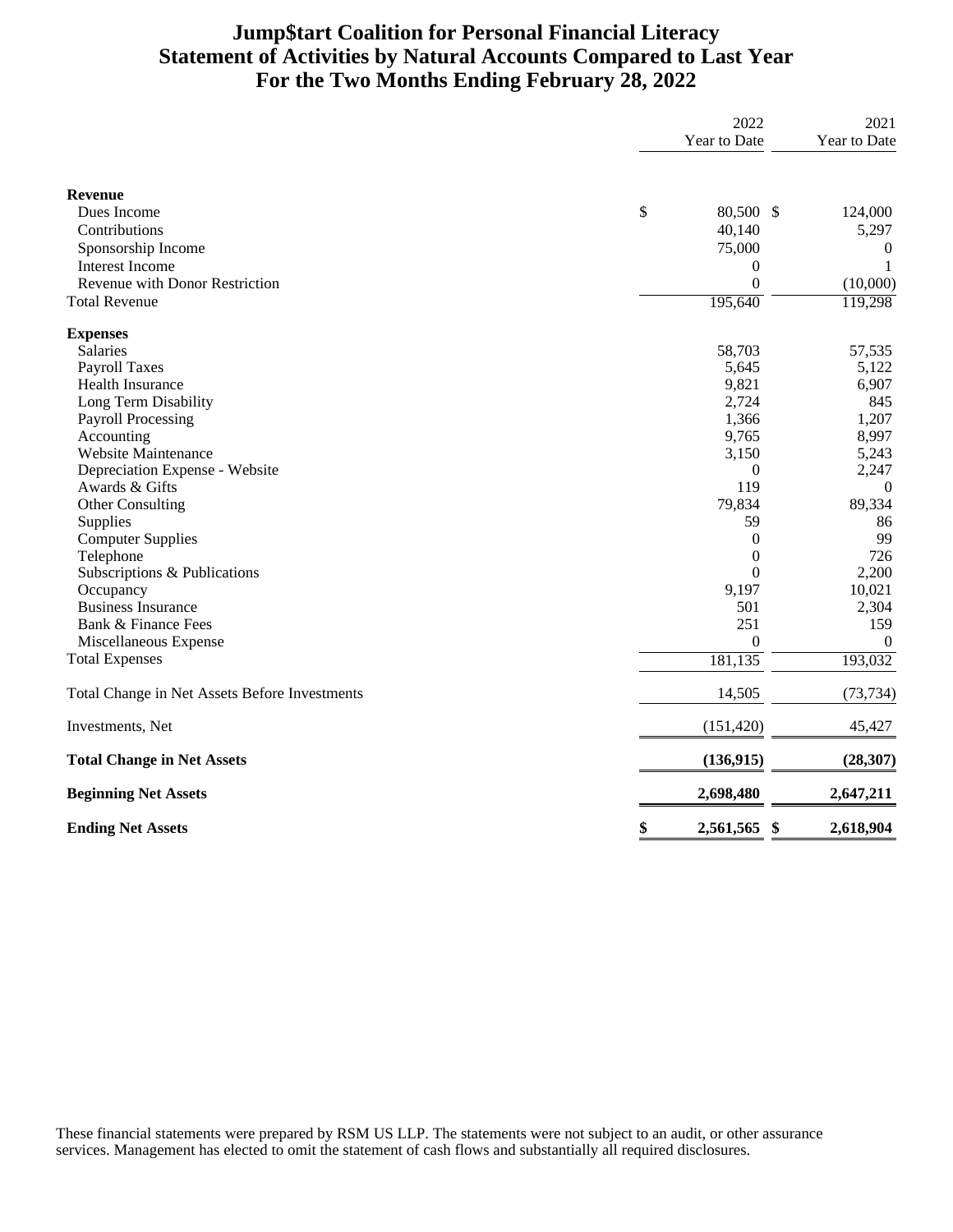|                                   |                      |                      |                 |                                |                          | <b>Partner</b>                   | <b>Project</b>  |                                     |                         |                             |              |
|-----------------------------------|----------------------|----------------------|-----------------|--------------------------------|--------------------------|----------------------------------|-----------------|-------------------------------------|-------------------------|-----------------------------|--------------|
|                                   |                      |                      |                 |                                | <b>National Educator</b> | Meeting/PartnerGroundswell/Check |                 |                                     | <b>State Coalitions</b> | <b>General</b> and<br>Admin |              |
|                                   | <b>Awards Dinner</b> | <b>Clearinghouse</b> | <b>Hill Day</b> | <b>J\$FFE</b> Conference (NEC) |                          | <b>Support</b>                   |                 | <b>Your School Public Awareness</b> |                         |                             | <b>Total</b> |
| Revenue                           |                      |                      |                 |                                |                          |                                  |                 |                                     |                         |                             |              |
| Dues Income                       | \$<br>0 <sup>5</sup> | 0 <sup>5</sup>       | 0 <sup>5</sup>  | 0 <sup>5</sup>                 | 0 <sup>5</sup>           | 0 <sup>5</sup>                   | $0 \text{ }$ \$ | 0 <sup>5</sup>                      | 0 <sup>5</sup>          | 80,500 \$                   | 80,500       |
| Contributions                     |                      |                      |                 |                                |                          |                                  |                 |                                     |                         | 40,140                      | 40,140       |
| Sponsorship Income                |                      | 75,000               |                 |                                |                          |                                  |                 |                                     |                         |                             | 75,000       |
| <b>Total Revenue</b>              |                      | 75,000               |                 |                                |                          |                                  |                 | $\Omega$                            |                         | 120,640                     | 195,640      |
| <b>Expenses</b>                   |                      |                      |                 |                                |                          |                                  |                 |                                     |                         |                             |              |
| Salaries                          | 1,520                | 4,648                | 1,183           |                                | 3,861                    | 8,339                            | 5,342           | 11,452                              | 8,339                   | 14,019                      | 58,703       |
| Payroll Taxes                     | 146                  | 447                  | 114             |                                | 371                      | 802                              | 514             | 1,101                               | 802                     | 1,348                       | 5,645        |
| Health Insurance                  | 255                  | 778                  | 198             |                                | 646                      | 1,395                            | 893             | 1,916                               | 1,395                   | 2,345                       | 9,821        |
| Long Term Disability              |                      |                      |                 |                                |                          |                                  |                 |                                     |                         | 2,724                       | 2,724        |
| <b>Payroll Processing</b>         |                      |                      |                 |                                |                          |                                  |                 |                                     |                         | 1,367                       | 1,366        |
| Accounting                        |                      |                      |                 |                                |                          |                                  |                 |                                     |                         | 9,764                       | 9,765        |
| Website Maintenance               |                      |                      |                 |                                |                          |                                  |                 | 700                                 |                         | 2,451                       | 3,150        |
| Awards & Gifts                    |                      |                      |                 |                                |                          |                                  |                 |                                     |                         | 119                         | 119          |
| Other Consulting                  |                      |                      |                 | 28,167                         |                          |                                  | 35,000          |                                     | 16,667                  |                             | 79,834       |
| Supplies                          |                      |                      |                 |                                |                          |                                  |                 |                                     |                         | 59                          | 59           |
| Occupancy                         |                      |                      |                 |                                |                          |                                  |                 |                                     |                         | 9,197                       | 9,197        |
| <b>Business Insurance</b>         |                      |                      |                 |                                |                          |                                  |                 |                                     |                         | 501                         | 501          |
| Bank & Finance Fees               |                      |                      |                 |                                |                          |                                  |                 |                                     |                         | 251                         | 251          |
| Miscellaneous Expense             |                      |                      |                 |                                |                          |                                  |                 |                                     |                         |                             |              |
| <b>Indirect Cost Allocaiton</b>   |                      |                      | 149             |                                | 488                      |                                  | 4,175           | 1,517                               | 2,720                   | (9,050)                     |              |
| <b>Total Expenses</b>             | 1,921                | 5,873                | 1,644           | 28,167                         | 5,366                    | 10,536                           | 45,924          | 16,686                              | 29,923                  | 35,095                      | 181,135      |
| Investments, Net                  | $\Omega$             |                      | $\Omega$        |                                | $\Omega$                 | $\Omega$                         |                 | $\Omega$                            | $\Omega$                | (151, 421)                  | (151, 420)   |
| <b>Total Change in Net Assets</b> | $(1,921)$ \$         | $69,127$ \$          | $(1,644)$ \$    | $(28,167)$ \$                  | $(5,366)$ \$             | $(10,536)$ \$                    | $(45,924)$ \$   | $(16,686)$ \$                       | $(29, 923)$ \$          | $(65,876)$ \$               | (136, 915)   |

### **Jump\$tart Coalition for Personal Financial Literacy Statement of Activities - Functional For the Two Months Ending February 28, 2022**